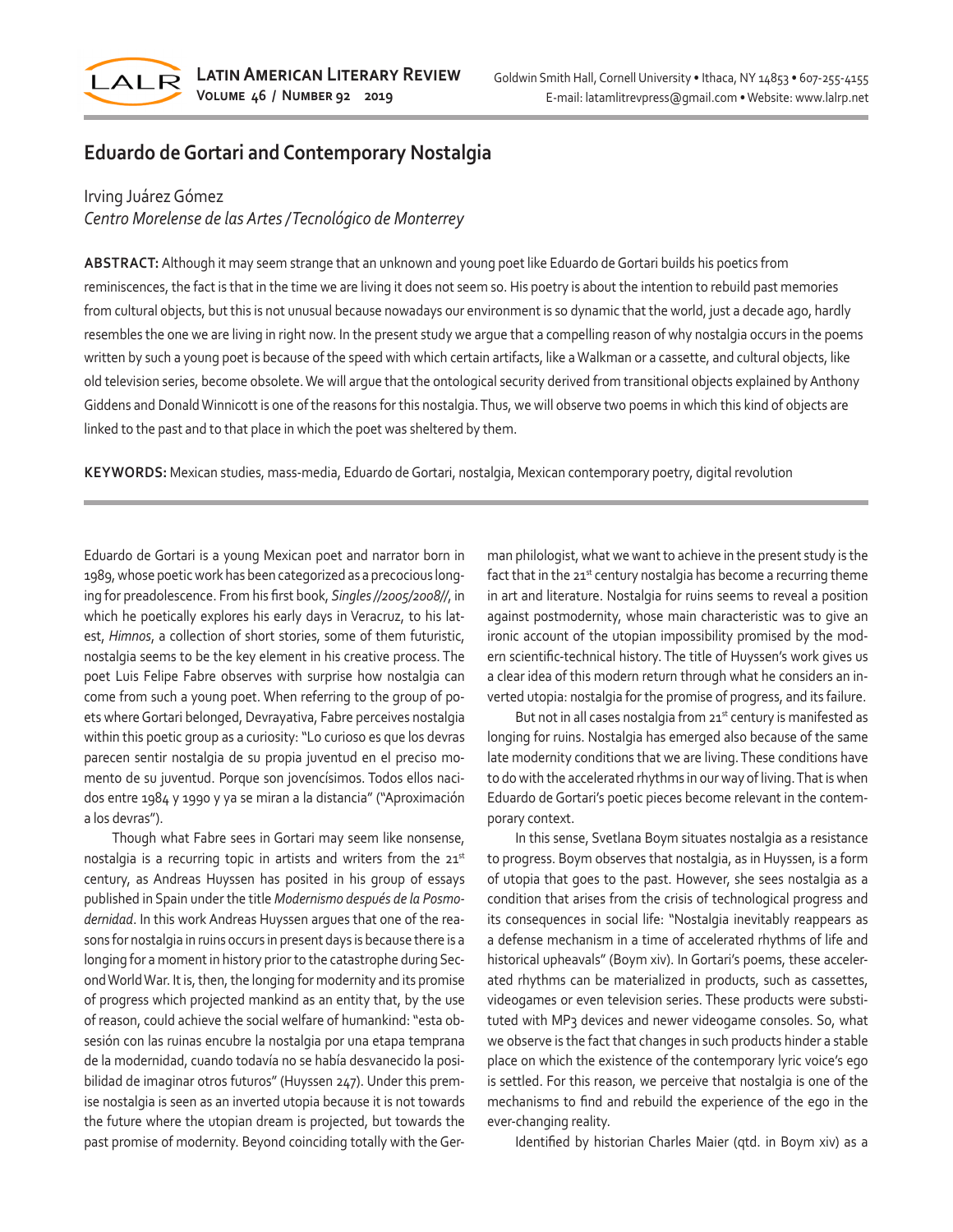kitsch phenomenon that denies the inherent historicity of society, and seen as an aesthetic and ethical failure, nostalgia was considered a suspicious emotion. Nonetheless, with the advent of postmodernity, the crisis of what we call progress allowed a revaluation of nostalgia as a reflexive exercise, as we intend to demonstrate through the works of Eduardo de Gortari.

In the present study we have Eduardo de Gortari, a nostalgic young poet who was part of a group called Devrayativa, and whose poetic and incipient work—as we mentioned before—explores the past to configure himself in the always-changing actuality. This can be seen throughout his writings. His second book of poetry, *La radio en el pecho*, searches the past through images evoked by songs, lyrics, and musical videos. In his first published novel, *Los suburbios*, he explores his early years in Veracruz, describing his adolescence and trying to build himself from there. That is why he uses a plot based on videogames with stages to overcome during the story, which makes it a sort of contemporary Bildung Roman.

That brings us to the role that game consoles play in his poetics. They work as anchors of his memories, as other technological devices do in his writings. These artifacts appear in poems like "Star Fox", "Cassette" or "Parque Jurásico", all of them included in *Singles //2005/2008//*. In them, movies, songs, and games become objects of value and resistance against the speed of change in current times.

Utopian nostalgia appears throughout his creative works. It is not by chance that remembrance and time are recurring in his first poetry book, *Singles //2005/2008//*<sup>1</sup> , where poems were shaped by the use of simple language, the construction of anecdotes, the configuration of allegorical children's worlds, as well as the recurrence of childhood. Luis Felipe Fabre prologues *Singles //2005/2008//* and defines Gortari's voice as a kind of "precocious nostalgia" because, as a young poet, he feels alien and distant to his own youth and childhood. In other words, this book speaks about a lyric voice who visits, from his present, the idyllic and unattainable past.

We will observe in the following analysis of two poems from *Singles //2005/2008//*, "Las Dunas" and "Cassette", that the lyrical self understands the impossibility of using technological and cultural objects as means to lessen his present reality which is not always pleasant; that is to say, nostalgia is overcome by the tireless reality manifested in the changes of the city in the poem "Las Dunas", or by the impossibility of reliving the memories brought by the songs in "Cassette". That is why we consider this nostalgia reflective in the same sense that Svetlana Boym understands the term: "Reflective nostalgia dwells on the ambivalences of human longing and belonging and does not shy away from the contradictions of modernity. Restorative nostalgia protects the absolute truth, while reflective nostalgia calls it into doubt" (xviii). This reflective form of nostalgia is what we are going to highlight in the following study.

The first verses of "Las Dunas" begin "Surfeábamos en las dunas frente al mar / en las tablas de nuestras patinetas", the plural pronoun in the first person establishes the past self as the collective, a gregarious subject whose existence is assured by the group sentiment. This collective voice is what will constitute the lyric voice of the poem. From now on, the verses will be formed as a list of the different activities of this tribe of preadolescents like swimming, throwing eggs at the houses, and skateboarding in the streets. All of them represent a sense of tribe and community. The community is a fundamental part of nostalgia and is distinguished, as such, from melancholy, according to Boym (xvi), by such gregarious condition. That is why the poem highlights the plural verbs because it wants to give us a sense of communal nostalgia. Verbs like "éramos capaces ... ya deséabamos ... conocíamos" appeared in the poem, insist on a past that does not end up being realized, and reflect the sense of longing. The activities carried out in "el último año de primaria" are manifested—in addition to illustrate that youthful impetus—as innocence.

The city space offers itself to us as a hybrid territory that coexists with nature, and this is when nostalgia becomes materialized in the poem, when we can see how things will change:

Conocíamos el mundo de memoria porque empezaba en el manglar indómito detrás de la colonia y terminaba en el mar Muchas veces entramos a sus aguas a la media noche creyendo secretamente que la Tierra era cuadrada y que de ir muy lejos encontraríamos el filo de los océanos por donde se van las cosas //empezando por la arena// y ya sabíamos de antemano la sentencia de que algún día habríamos de caer por ese borde

Pero hicimos el esfuerzo de descuadrar la Tierra como las ruedas de nuestras patinetas al ir por la calle creando los conjuros necesarios para hacer un *ollie* o un *flip* y después fumábamos cigarrillos a escondidas en los lotes baldíos (Gortari)

The activities of the juvenile gregarious and exploratory stage are condensed in the space of the young city as well, since the mangroves are near to the neighborhood. The known and unknown world is reduced to the limits of this childhood, full of dreams and superstitions. It starts with the neighborhood and ends in the sea. The empty lots, in the last verse of the stanza, not only reflect the hybrid territory, but also that of an emerging city suburb. In this space, innocence echoes with the city. Gortari, by establishing a dialogue between the children's collective life and the notorious growth of the city, shows us two ways of the becoming: one that pushes towards the new, that makes the effort to change the world, to "descuadrar la Tierra", to overcome the limits imposed by the adults; and another that advances towards the inevitable urban development.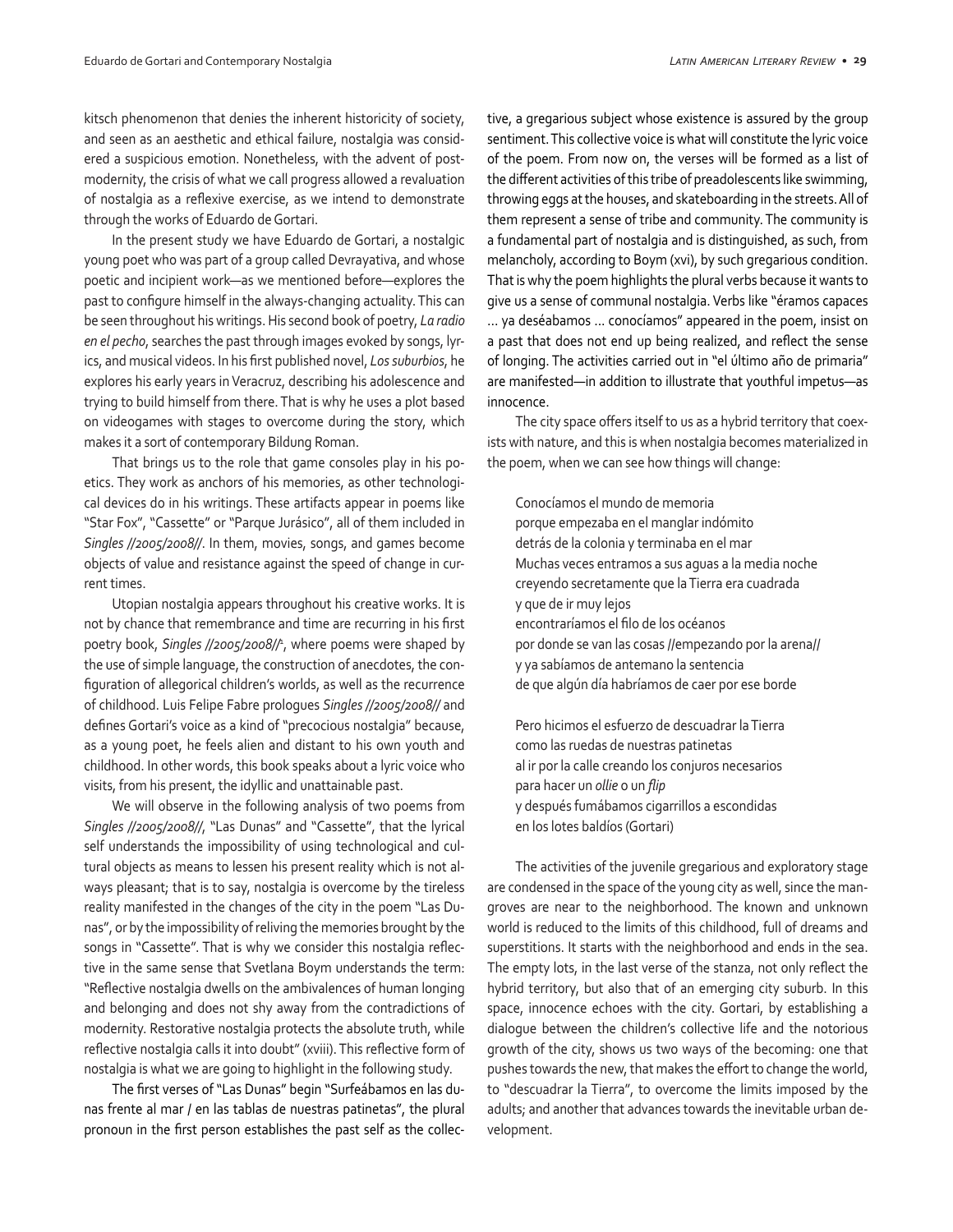In the fragment above, innocence is materialized both in the city and the activities that were done by the kids. Nonetheless, there is one particular activity covered by the poet that, as symbols do, will provide him a set of experiences and connections to rebuild the memory. In the next verses a television series, Dragon Ball, is recalled as a childhood activity. Watching Dragon Ball is not just an activity, but also a ritual, as we will see. This popular anime will show us how the television series is recalled as a myth that provided—in Giddens words—ontological security to the poet.

No sentíamos pudor al traer playeras y dijes de Dragon Ball porque Gokú siempre salvaba el mundo cada 20 capítulos no como aquellos mesías que a nuestro parecer sólo causaban guerras o el tedio de una clase de catecismo (Gortari)

As we said, the method of invoking the cultural myth has the quality of bringing to the reader the derived experiences that the name carries with it—a television series, a hero that saves the world every 20 episodes—and also allows it to bring alive the memories of a time marked by an ontological security derived from ritual and routine. Here it is when Giddens' theory becomes relevant to place the nostalgic feeling for the self to return to the secure place where he comes from. In order to understand this concept, we need to link first Winnicott's transitional object definition to Giddens' ontological security.

In the poem, both Dragon Ball and Goku are erected as symbols of value due to what Winnicott (1953) understands as transitional objects. For the English psychoanalyst the transfer of a moment of the child known as not-me—because he still does not establish a distinction between his subjectivity and that of others—to the constitution of the self is given by transitional objects that replace its first link with the mother; in this way, a teddy bear or Linus's wellknown blanket, from *Peanuts* comic series, serves as an object that slows down the transition to the subjective experience of external reality. Anthony Giddens adds routines to these transitional objects, as they draw stability to the human existence: "Estos primeros 'objetos no yo', al igual que las rutinas a las que están unidos prácticamente siempre, son al mismo tiempo defensas contra la angustia y vínculos con una naciente experiencia de un mundo estabilizado de objetos y personas" (Giddens 56). This defense against anguish through these objects and routines is defined as "ontological security" of the subject. Under this line of reasoning, Roger Silverstone (34) associates television with this type of security. For him, television plays the role of routine, but also of transitional object from Winnicott's definition. In this sense Goku, besides being related to infancy, evokes an existential condition for the lyric voice where he felt safe. This is evident by juxtaposing the heroism of Goku with the catechism. It is not by chance that there is an analogy between Goku

and the 'messiah' because, according to the verses of the poem, the series of anime replaced the role of religion. And there is no need to say that both share this sort of ritual and routine features.

Henceforth the poem will continue the exercise of enlisting different activities related to childhood: "un disco que ahora escuchamos con nostalgia" "las horas interminables en la dirección / las dos veces que nos detuvo la policía", exercise that will serve to accentuate a fragmentary memory and will work, as well, to reach the final verses that precisely close the incomplete reminiscences and make use of that reflective nostalgia that is known to be of an unfinished utopia: "Mas fuimos gigantes / trepando dunas que bajábamos en patineta / donde ahora sólo hay edificios departamentales". These last verses show us the way in which nostalgia remains incomplete. The poem highlights the memory, manifests the exploratory innocence; the verbs in imperfect tense give a sense of events without time, unfinished and fragmentary; finally, it ends with the impossibility that prevents a return to the past and childhood through the "edificios departamentales" opposed, in this case, to "las dunas". The growth of the city becomes a symbol of that change and of that place where return to it is impossible. It is both a symbol and a warning, and here it is appropriate to recall that aspect of nostalgia as a resistance to progress. The poem warns us that it is not only childhood that is irretrievable but as well it will never be the same for other generations, since the city where those experiences took place has changed.

Svetlana Boym describes a sort of modern Baudelairean nostalgia in its reflective form. She explains that in Baudelaire's sonnet, "To a passerby", modernity and tradition converge into a single image, the one of a woman in veil passing among the crowd. Boym argues that Baudelaire's project is to "represent the present", but this present creates a contrast with the past. In Boym's words "For Baudelaire the chance of happiness is revealed in a flash [the exact moment when he sees a beautiful woman] and the rest of the poem is a nostalgia of what could have been" (21). The beauty of the woman represents the eternal, but the fact that she vanishes again into the crowded street, signifies the transience of time. This kind of representation of time has a new approach in the 21<sup>st</sup> century; it is not a single present moment what makes the object appear as a revelation like in Baudelaire's poem. In "Las Dunas", as we have seen, Dragon Ball, for example, is evoked as cultural myth, and it serves as sign of transience. This character appears in Gortari's poem because in our present days a particular television series gets older faster than it used to do. In a way, Goku could be seen as a passerby in the stream of mass media culture.

So far, we have seen that reflective nostalgia lies in the notion that past memories are unachievable when transience becomes visible in the poem. The perished games, and television series, become objects that define a period in time. In contrast, the growth of a city makes them impossible to be relived.

In the next poem, we will see how reflective nostalgia can be revealed through another strategy, the anacoluthon. This figure of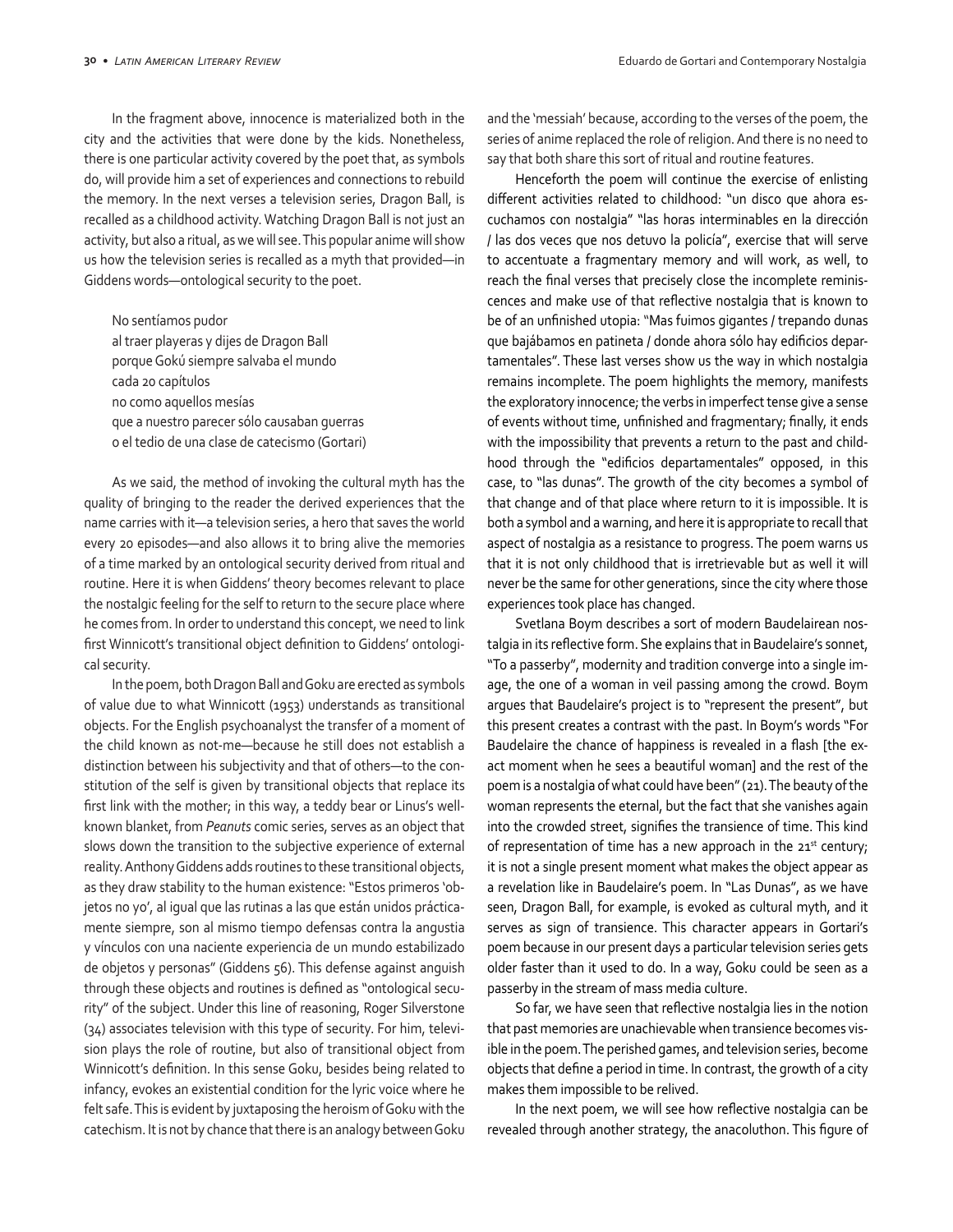speech shows us the interrupted and fragmentary memories generated by a playlist recorded in a cassette: a device used for creating playlists called mix tapes, during the 80s and less so in the 90s, now obsolete. The fact that it is not a CD, or an Mp3 device makes it an object of personal value, with a specific place in time.

#### Cassette

Este cassette es un Delorean (sic) Es una máquina del tiempo

De repente es una tarde lluviosa una canción que del destierro nace la construcción de una ola donde el pasado se forma como burbujas

Este cassette fotografía //Un techo lleno de palomas// O piedras a medianoche golpeando en la ventana del cuarto de una chica La ventana que nunca se abrió A veces este cassette corre como Tsuru 98 //*re-wind* de golondrina blanca// y pinta las paredes con los colores de una casa vieja donde nada cambió con los años (Gortari)

Towards the last section of "Sobre algunos temas en Baudelaire", Walter Benjamin begins by defining the aura of the objects as the following:

Si llamamos aura a las representaciones que, asentadas en la memoria involuntaria, pugnan por agruparse en torno a un objeto sensible, esa aura corresponderá a la experiencia que como ejercicio se deposita en un objeto utilitario (161)

Thus, from the gaze on the object, the aura emerges as a distance between the poet and the time in which the experiences with that object were lived. However, an immaterial object such as the piece of music can also contain the representations of involuntary memory, though not directly, as happens with a photograph, but suggestively; hence the metaphor "Este cassette fotografía" appeared in the seventh verse. Music, we observe in the poem, is proposed as a vehicle, which will leads us not to relive experiences, but to evoke them through brief and isolated images.

Can the songs be those representations that are assembled in the old cassette? Can the mixtape be constituted as a utilitarian object? The cassette is, in fact, the material aspect of the memory indicators, but what really triggers the images of the memory is the list of songs. Therefore, the aura carried by the object lacks materiality. The cassette is only a vehicle, and for Gortari there is no other way to see it, but as a time machine. However, not any time machine and not any vehicle, Gortari uses the metonymy of the automobile that was, at least during the eighties, the iconic time machine among young people: the DeLorean, the car used as a time machine in the movie *Back to the future*. The DeLorean allows Gortari to materialize a generic image of a time machine into a utilitarian object like a cassette, converting it into a sensitive object, an auratic object whose presence in the poem signifies the velocity of time. It was not long ago that this object along with the Walkman was the most popular device for storing songs among people. Now it seems prehistoric to the new generations. This is not particular of Gortari's poetry, it is also manifested in other writers, as studied by Fernández Porta in his book *Afterpop*. In it he explains, exemplified with a short story, how the conception of time has change in recent years:

La especificidad cronológica del texto de Litt (la década de los ochenta contemplada como 'pasado remoto' diez años más tarde) es indicativa, a mi entender, de una aceleración en la concepción del tiempo histórico y de sus objetos técnicos distintivos ... que debe ser estudiada a la luz de otros criterios (195)

The cassette, in Gortari's case, is a time machine, but ironically a very old-time machine.

We stated that Gortari's nostalgia is not about reliving the experiences, but about showing them in their fragmentary nature, unattainable as a whole: "// de repente [...] / Un techo lleno de palomas / O piedras a media noche / golpeando en la ventana / del cuarto de una chica". They are memories of a window, of a car, or of an old house, but they do not come to be completed. The cassette can be a vehicle for bringing up memories, but, as the poem seems to affirm, the sounds of its songs will only show us remnants of the experiences denoted by the music contained in it, never the full experience. Anacoluthon then becomes relevant in this poem in a media culture environment, which highly stimulates present experiences. So, in contrast the reminiscences are shown incomplete. According to Cruz Arzabal: "en una época en la que las emociones son producidas masivamente mediante las experiencias de consumo, en el espacio del poema son modificadas mediante una puesta en ausencia que no las muestra como una realización sino como una potencia" ("Los gestos del poema o la escritura de la insuficiencia."). That is why memories appear like bubbles to the poet, fragile and ephemeral. However, we must consider that for the poet a fragment can be constituted as a whole. In another of his poems, "Star Fox", Gortari describes the life of a child forced to live in a hospital room, whose only bridges to the world are a window where he can see the sky, a videogame called Star Fox, and an astronomy book. This kid knows the world through pieces of it, but for him the fragments can be the whole; he says in one of the verses: "Ahí supo el nombre de la única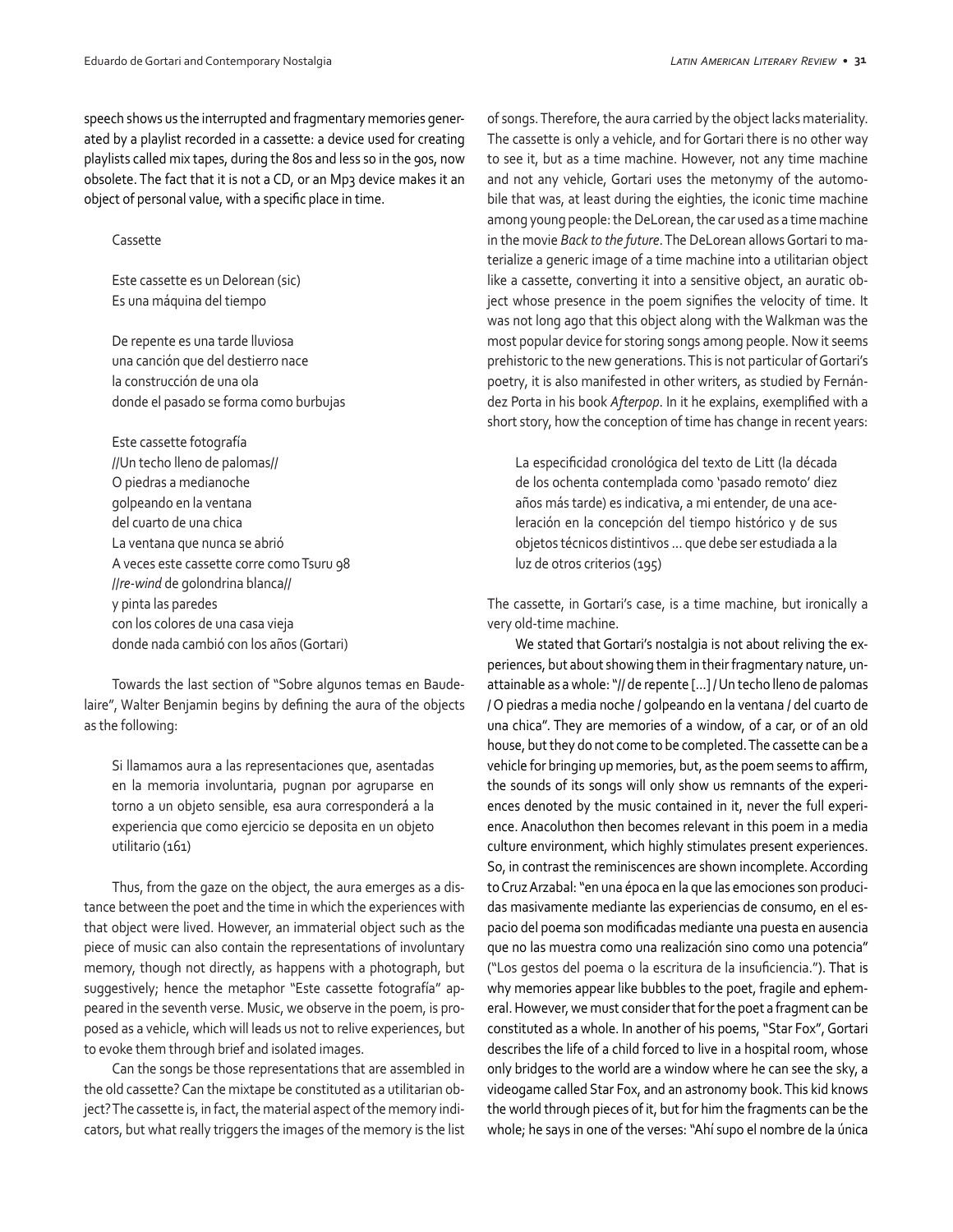constelación / que cabía en su ventana mas no le importaba / porque esa constelación era todas las constelaciones". In that way a glance to the past through the old-time machine could provide us the same explanation: bubbles of memory do not affect Gortari's perception about time and memory because that fragment is enough to recreate the experience as a potential totality.

The last verse of "Cassette" explains the reasons of the time motif in his poems: "donde nada ha cambiado con los años" could recall the notion that technology changes, yes, but we do not. We can argue that Gortari, when he wrote *Singles //2005/2008//*, explores nostalgia through television series and particular objects derived from technology because they get older faster than they used to do. Ironically, we do not change at the same speed, so those objects that provided ontological security in the poet's preadolescence and childhood are also obsolete, that is why he finds himself lost in time, and why he needs to resort to memorabilia as a charm.

The poetry of Gortari coincides partially with the ontological security described by Giddens because it is true that certain devices—a car or a cassette—become amulets when they are invoked through the nostalgic procedure. When they work like this, memories comprise a sense of order and security from a childhood and adolescence sheltered by friendships, routines, music and cars. In this sense memory is manifested as a safe place for the poetic voice. However, in the poem "Las Dunas", the invocation of Goku or the skateboard tricks are not enough to maintain the ontological security. The inevitable changes of the city do not allow this order to be fulfilled. Its place in the poem is to move against longing for childhood, turning nostalgia into a thoughtful engine over the irretrievable hope of the changing world. "Cassette", in the other hand, uses the cultural myth to add value to a utilitarian object, transforming the cassette into a reliquary, a piece of value. This piece contains the spells and conjures to go back in time, but fail to rescue a complete experience, only provides fragments of memories. There is when nostalgia becomes reflexive, because it could never be fulfilled as a complete experience. And yet the impotence of such intent is the experience left in the studied poems.

One can argue with Fabre's idea that nostalgia in Gortari is rare or nonsense. Instead we see it as a natural response to his contemporary context. Mass media culture and technological devices are

changing almost every year in present days. Now there is no ritual to follow in television series because these are subject to demand on platforms like Netflix, Amazon Prime or YouTube Originals. Kids do not have to wait one week to watch their favorite series' new episode, they can see them any time they want it at any moment. Technological devices, on the other hand, are so ephemeral that even the concept of new has no longer the meaning it used to do when Gortari was a little kid. The Walkman lasted for almost two decades before Mp3 devices were globally used. Also, for decades people used to consume music by buying music albums, now music is listened through demand platforms like Spotify or Deezer. The way we consume products and relate to them is now different.

The digital revolution produced almost the same conditions that modernity did in a poet like Baudelaire. Gortari saw an acceleration of the conception of time at the same moment of his passage through adolescence. Furthermore, Veracruz, the city where he lived his infancy, became one of the most dangerous cities in Mexico. When he reached adolescence, things were so different that he immediately felt alien in his own environment. Thus, Gortari tries to find himself in a secure place through his poems, but it is unreachable. Giddens' ontological security will manifest itself as an unfinished and ungraspable fragment of past experience. Also, transitional objects will remain as objects of personal value for they reflect a transience of time impossible to return. From this principle, the constitution of the subjective experience of the external reality is the base that allows us to observe an "anxiety for the retro" in Eduardo de Gortari's poetry.

We now come to observe that the return of nostalgia in a contemporary poet like Eduardo de Gortari is manifested as a resistance to the obsolescence of technological objects, because of the ontological security they provided in his infancy. This leads us to observe and conclude that such artifacts serve the poet in two main ways. One is to see them as objects of value that are materialized in the nostalgic longing. And the other to show us the impossibility that these objects represent to de lyric voice of reliving the memories. This last aspect of Gortari's poetry tells us that nostalgia can only be fragmentary and incomplete, which leads us to assume that Gortari comes to these memories to reconstruct his own fragmentary self.

### **NOTES**

1 From now on all the poems will be referred to this book. It has no numbered pages, that is why we only refer the author of the book. No permissions were requested since the book was published with a Creative Commons 2.5 license.